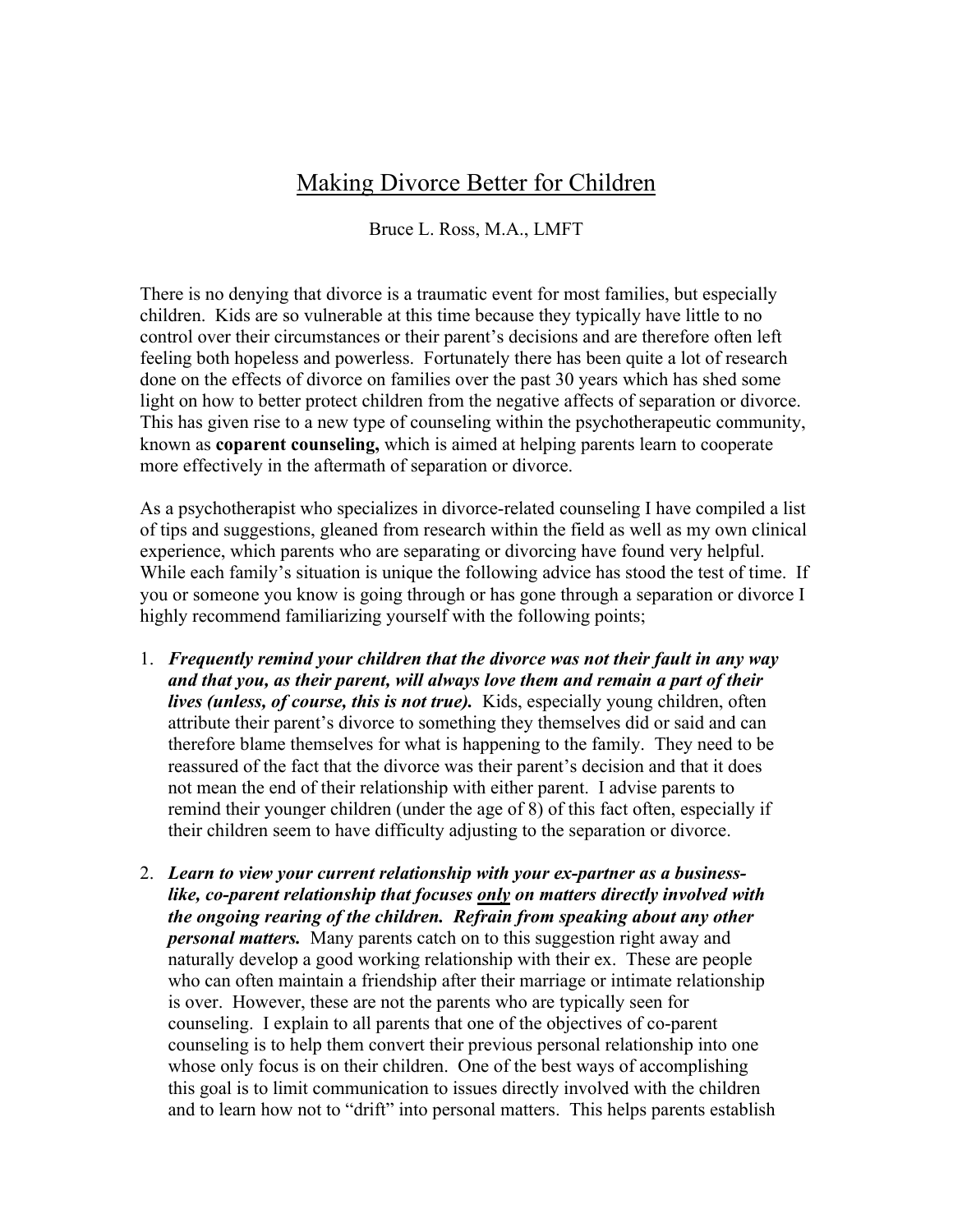and maintain good healthy boundaries with one another that tend to promote safety and trust.

- 3. *Always communicate about matters involving the children directly with the other parent and never use any child as a "go-between." Asking children to deliver messages to the other parent, however innocuous these messages might appear, can generate tremendous anxiety for children, especially if conflict already exists or has existed between the parents***.** This is one of the most common errors that parents make, often without realizing the destructive consequences to their children. When there is conflict between parents children catch on very quickly that delivering messages back and forth between them can result in the "kill the messenger" syndrome. Even relatively simple messages such as *"tell your mother/father I'll be a half hour late to pick you up on Saturday"* can produce a lot of stress for kids, as they may have previously experienced the other parent's anger or mood change as the result of delivering such a message. It is simply not fair to children to put them in this position.
- 4. *Never speak disparagingly about the other parent to the children as this causes a loyalty conflict within a child that will ultimately come back to haunt the parent making the remarks.* This is an obvious truism that parents sometimes find difficult to honor. While each parent may have a negative impression or opinion of the other parent, nevertheless, it is inexcusable to attempt to corrupt any child's relationship with the other parent. Both parent's relationship should be fully supported by each parent unless, of course, there are specific reasons not to do so. It greatly benefits children to feel that it is OK for them to love both parents without fearing they will lose support from either parent if they do.
- 5. *Learn to convert your complaints of the other parent into requests for behavioral change from that parent. Beginning requests by using phrases such as, "Would you be willing to", "I'm wondering if it is possible for you to" or "I'm hopeful that you are willing/able to", etc..., demonstrates both respect and politeness to the other parent, which will go a long way toward establishing cooperation and softening anticipated resistance.* When conflict persists between parents it is often the case that one or both people become "problem-focused" and not "solution-oriented." At this point frustration and mistrust are the most common feelings that each parent has for the other and rarely are parents able to cooperate well enough to engage in problem solving about issues concerning their children. Learning to identify solutions to problems and then proposing them as requests of the other parent is one of the best ways to diffuse power struggles between parents.
- 6. *Never engage in conflict with the other parent in front of the children. Keep all communication with the other parent business-like and positive or, at the very least, neutrally toned.* Again, this advice is very obvious but often difficult